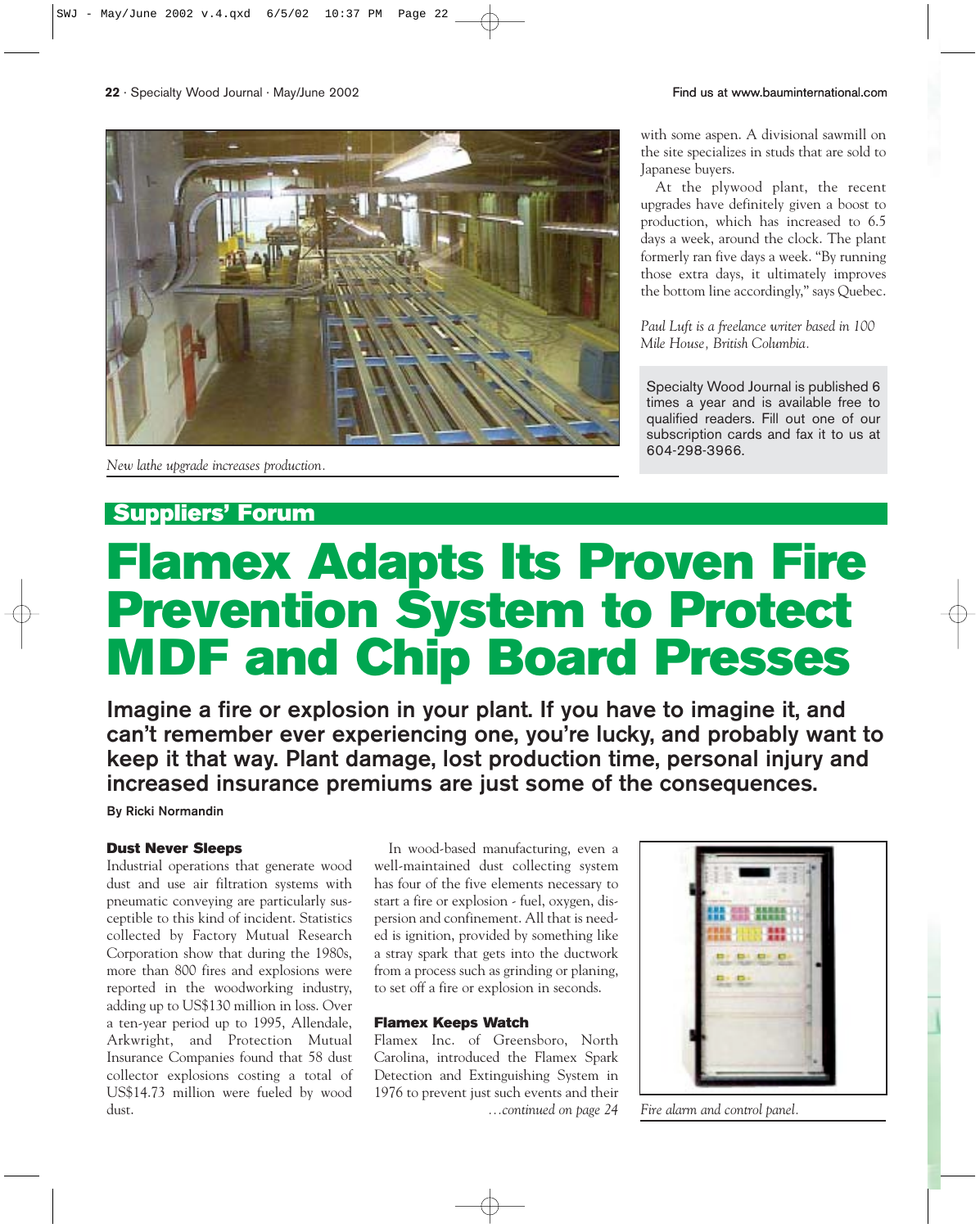#### **Suppliers' Forum**

associated damage and loss. Improved over the years with new technologies, Flamex has proved its effectiveness in more than a thousand installations in North America alone, protecting woodworking, food, leather, textiles, paper, chemical and metalworking plants.

The proven Flamex concept is based on optical infrared sensors that detect even minute sparks travelling through the airstream. Within a fraction of a second typically, less than 300 milliseconds - this triggers a solenoid valve and spray nozzles that instantly extinguish the sparks with a minimum amount of water. The spray system can be adapted to utilize other extinguishing agents and the control functions can interface with existing mill safety systems that redirect airflow, shut down process equipment, sound alarms and trigger other safety responses.

#### **Pressing Dangers**

OSHA, (Occupational Safety and Health Administration) cites wood dust as the single greatest hazard for fire and explosion in the particleboard industry. The NFPA, (National Fire Protection Association) also considers it a primary risk and recommends the use of Spark Detection and Extinguishing Systems such as Flamex as part of the prevention and control mechanism.



*Contaminated Press Inlet.*

...continued from page 22 **Press Protection Press Protection Press Protection** board and MDF pressing processes, additional combustible materials have been added to the existing wood dust hazard. The fibers, glues, paraffin and lubricating, thermal and hydraulic oils that can collect on hot surfaces during pressing operations pose a significant fire risk. On continuous types of presses, a hot mixture of fiber and glue is exposed to oxygen at the press outlet and can quickly flame up. At the outlet, lubricating oil fog can collect in the upper heat tunnel and go up in flames. In the lower heat tunnel, fiber-glue mixture adhering to the steel belt also poses a major fire risk. At the center of the press, fiber deposits, lubricating oil fog and oil leaks can form a highly combustible mix. Fire at any of these points can quickly spread along the entire line.

 $CO<sub>2</sub>$  extinguishing systems effective in protecting machines with similar fire risks have some drawbacks. First, they are most effective in closed spaces and a press is open except for the heat tunnels. Also, large quantities of  $CO<sub>2</sub>$  required to extinguish a fire pose major health risks and require evacuation of personnel from the affected area. Thirdly, installing a  $CO<sub>2</sub>$ system can require a much greater capital investment than a comparable water spray system.

#### **A Fine Idea**

Flamex has addressed these issues with its Minifog Fine Water Spray System that not only improves on  $CO<sub>2</sub>$  but also on conventional water spray systems for protecting chip board and MDF presses.

All water spray extinguishing systems rely on the cooling effects of water. The Minifog system is based on the concept that the finer the spray of water, the more effective the cooling action. The more finely a given amount of water is sprayed, the larger its specific surface, or surfacemass ratio, and the greater the heat transmission contact area. Fine water spray systems with multiple tiny droplets heat up and evaporate the quickest, providing much better cooling performance than traditional water-based systems with large droplets. At the same time, a fine water spray reduces oxygen concentration as it evaporates and expands up to 1600 times and suffocates the fire.



This dual action cooling and suffocating effect is the concept behind the Minifog design, which uses open impulse nozzles to produce a full cone spray pattern and even discharge density in the protected zone. The system applied to chip board and MDF presses locates the Minifog nozzles strategically throughout the machine to protect all sections of the press most vulnerable to fire - the outlet, inlet, upper and lower heat tunnels and the press center. The arrangement of the individually directed nozzles is adjusted to the geometry of the protected object as accurately as possible to cover the entire protection zone with a fine water mist. Generally, five extinguishing zones, each with its own deluge valve set, are required to protect the entire press.

Special flame detectors with heat resistant fiber optics placed in each extinguishing zone monitor the machine. In case of fire, the system's detection and extinguishing control panel releases the deluge valves and water flows into the nozzles to extinguish the flames.

Tests of the system during development on a model of a lower press inlet resulted in control of a diesel pool fire within 5 seconds, with total extinguishing of a small residual fire 30 seconds later. Since then, the system has been proven in practice in more than 70 fires on continuous presses around the world.